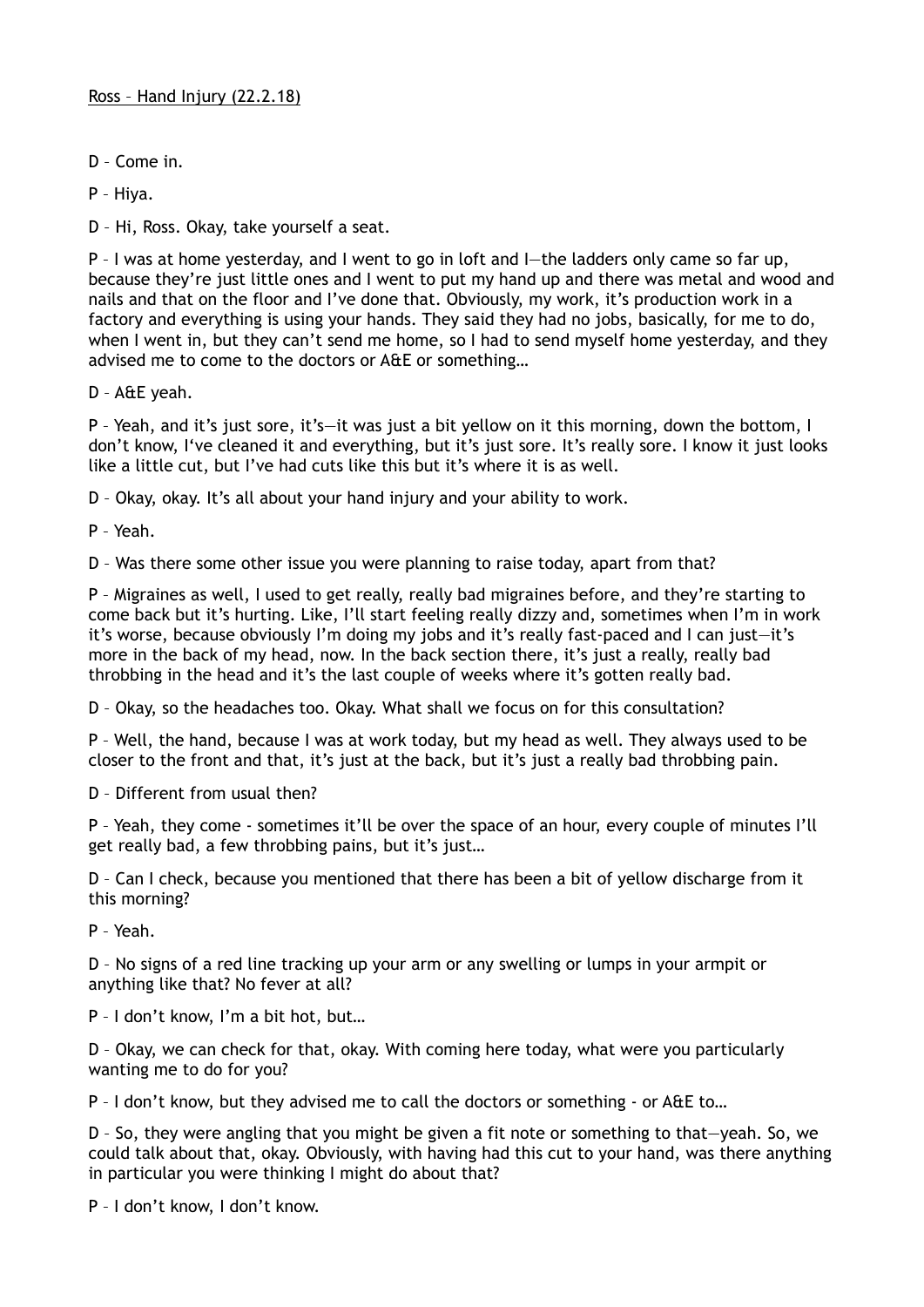- D Was there anything that you were worried about?
- P I don't know, just advice, I've never.
- D You want to make sure that's not getting infected, is that right?
- P Yeah, I've never really had a cut that's sore like that, it's just with it being on my hand and…

D – Yeah.

- P Obviously, my lass has just had the baby, so I'm just trying to help out.
- D Yeah, how are things going with that?
- P Good, good.
- D How old's the baby now?
- P Ten weeks, yesterday.
- D Is she coping?
- P Yeah, she's coping.
- D Just the three of you in the house then, is it?
- P And our other daughter, Sienna.

D – So you've got four in the house in total, then? How's Sienna coping with the new arrival?

P – Oh, she's good, she's dead good with her. She always comes over and says, 'I love her' and that, she gives her kisses and…

D – So, a few changes in your life, at the moment.

P – Yeah.

D – So, the headaches have been going on for a couple of weeks? More so than previously, but you've had a history of headaches, as well?

P – Yeah.

D – Okay, what do you normally do about your headaches?

P – Well, it was years ago. I got treat - I got told to go to the, do you know the children's thingy at Sunderland hospital?

D – Hmm.

P – Because I was obviously, I was that young then.

D – So, you went to see a paediatrician about it, yeah?

P – I was like younger, yeah. They just—I had MRI scans and EEG scans and that; they said there was nothing there, but they were going to put me on some anti-psychiatric ones to, like, counteract the headaches or something, because I was getting them really bad, before, but…

D – So, you had a lot of trouble with this before?

P – Yeah.

D – So, headaches is really a priority for you? Can we focus on that in a separate consultation and we'll arrange that within the next week or so – we may even be able to do that for you today, but let's focus, initially, on what's going on with your hand.

P – Yeah.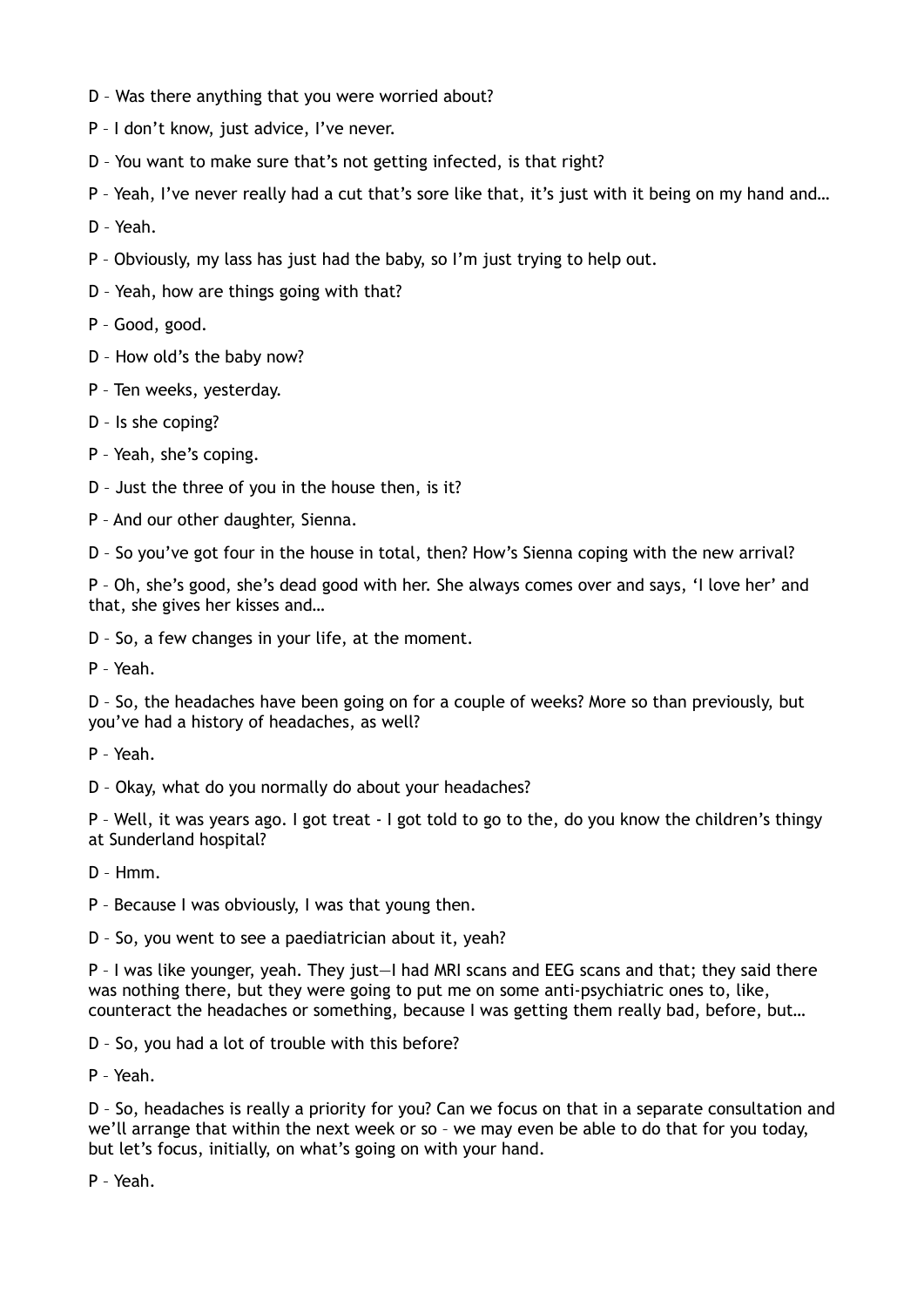D – And what we need to do in that respect, if that's okay?

P – Yeah.

D – So, at the moment, you're a production operative, and it involves using your hands, and you're right handed.

P – Everything's hand - really fast-paced hand work.

D – Yeah, okay.

P – But, if it's not holding a spray gun for hours on end, it's putting wires on and, like, re-working parts and stuff. It's holding - it's loads of chemicals, there's the chemicals that get sprayed, there's the glue, if you're re-working parts, there's just loads of horrible stuff really.

D – So, they need to make sure it's safe - you'd rather make sure it's safe, that it's not going to get…

P – Right. They said themselves, they said there's not really any jobs we can put you on, because you have to use your hands for everything. But their…

D – Couldn't even do the sweeping up or anything like that, no?

P – They said they don't want people to come in to sweep for eight hours, so.

D – Okay, so did they give you an idea of what they were expecting you and me to do, today, with you coming here?

P – Not really, no.

D – Maybe a fit note, okay. Okay, well let me check you over and we'll make a decision about what we need to do about your hand an we'll come back to your head, if that's okay?

P – Yeah, yeah, that's fine.

D – Good, so you're not a big drinker, not a smoker?

P – I smoke, but not very often.

D – Alright. Do you want some support with that?

P – I'm cutting down anyway, but I should be fine. I've been doing alright.

D – Okay. Well we're there for you; you know the harm that smoking potentially does, and it's good to set a good example for the family, now, isn't it?

P – Well, my lass has stopped actually, after she got that champix.

D – And that worked for her?

P – Yeah. It's working for her, the odd time if she's a bit tired and stressed and that, she'll say, 'Can I have one', but if she has one she just coughs and…

D – It doesn't suit her well? Okay.

P – She's not bothered about it anymore.

D – It sounds like you might be doing well on your own, without our support, but if you're needing our support, it's there for you.

P – Oh, yeah.

D – Great, good. Let's pop this in your ear and just take your temperature. Are you up to date with your tetanus jabs?

P – No, I haven't had any jabs in a long while.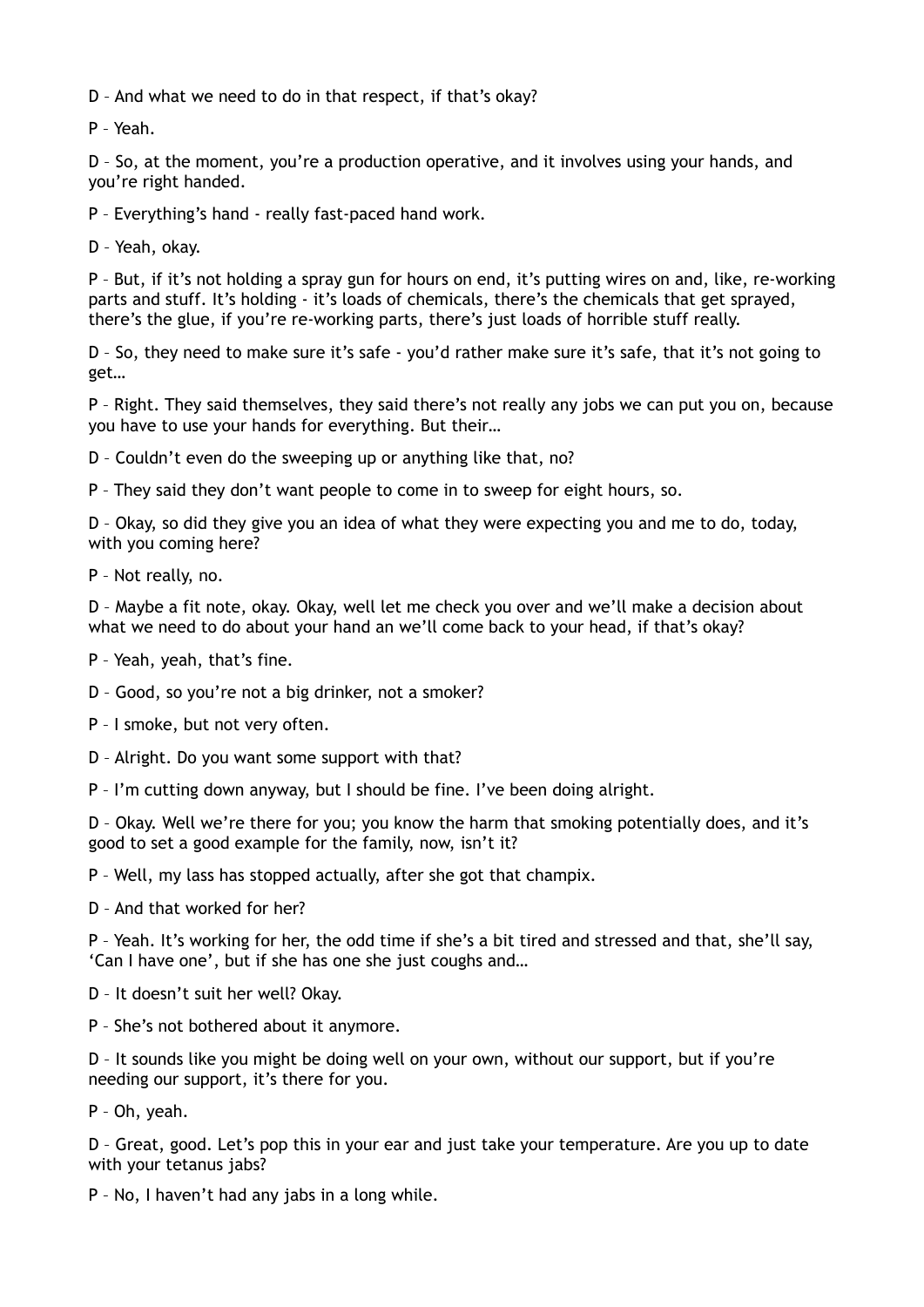D – Let me just double check on your records and just find out a little bit about when you last had a tetanus jab. So, we boosted it less than ten years ago, so you're actually up to date at the moment, and it looks like you've had a total of five in your lifetime so far. So, not worried about that. Five should be enough. So, let's have a closer look at that hand, and I'm going to clean it for you at the moment just to see what's going on.

P – Well, the nurse at work, like, cleaned it and she wrapped it up and that, and she was saying herself that it's not like a proper - basically like a fatal thing but it's just took a few layers of skin off.

D – Yeah, yeah.

P – But, obviously with the job being the job it is, there's not really much that I can do.

D – Yeah. Just to clarify things, this was at home that you managed to..

P – Oh, yeah, yeah.

D – It's going to sting a little bit, I'm afraid.

P – Oh, it's fine, she did it yesterday.

D – Now, let me just double check that we haven't done any damage to any of the hand structures beneath that. If you can feel that, on your finger?

P – Yeah.

D – And can you bend the end of your finger towards your face? So, your tendons are okay, the nerves are okay, but you have cut about a centimetre worth of the skin.

P – That bad?

D – So…

P – That is stinging, like.

D – With you coming to see me quite late, we can't really stitch that back together, but it will heal because it's not very deep into the tissue. I apologise for causing you pain.

P – It's stinging quite a bit.

D – Okay, but it's important that we do clean it on a regular basis.

P – yeah.

D – And you might find that all you're needing to use it a bit of dilute TCP, you're not feeling faint with me doing that for you?

P – I don't know, it's hurting quite a bit, that.

D – Yeah, it stings a bit, doesn't it? So, have you got some TCP or something like that?

P – I don't even know what that is.

D – Okay, I'll write it down for you. You can get it from the chemist. So, basically you want an antiseptic or some sort or another.

P – Oh, right, I know…

D – So, an antiseptic dissolved in water to wash it. I'm going to put a dressing on that today, to protect it, and we'll give you some spare dressings to take away.

P – I don't know what to do with work, they're awkward, I don't know what they want me to do. They advised me to go to the doctors, but they can't send you home themselves, but then I went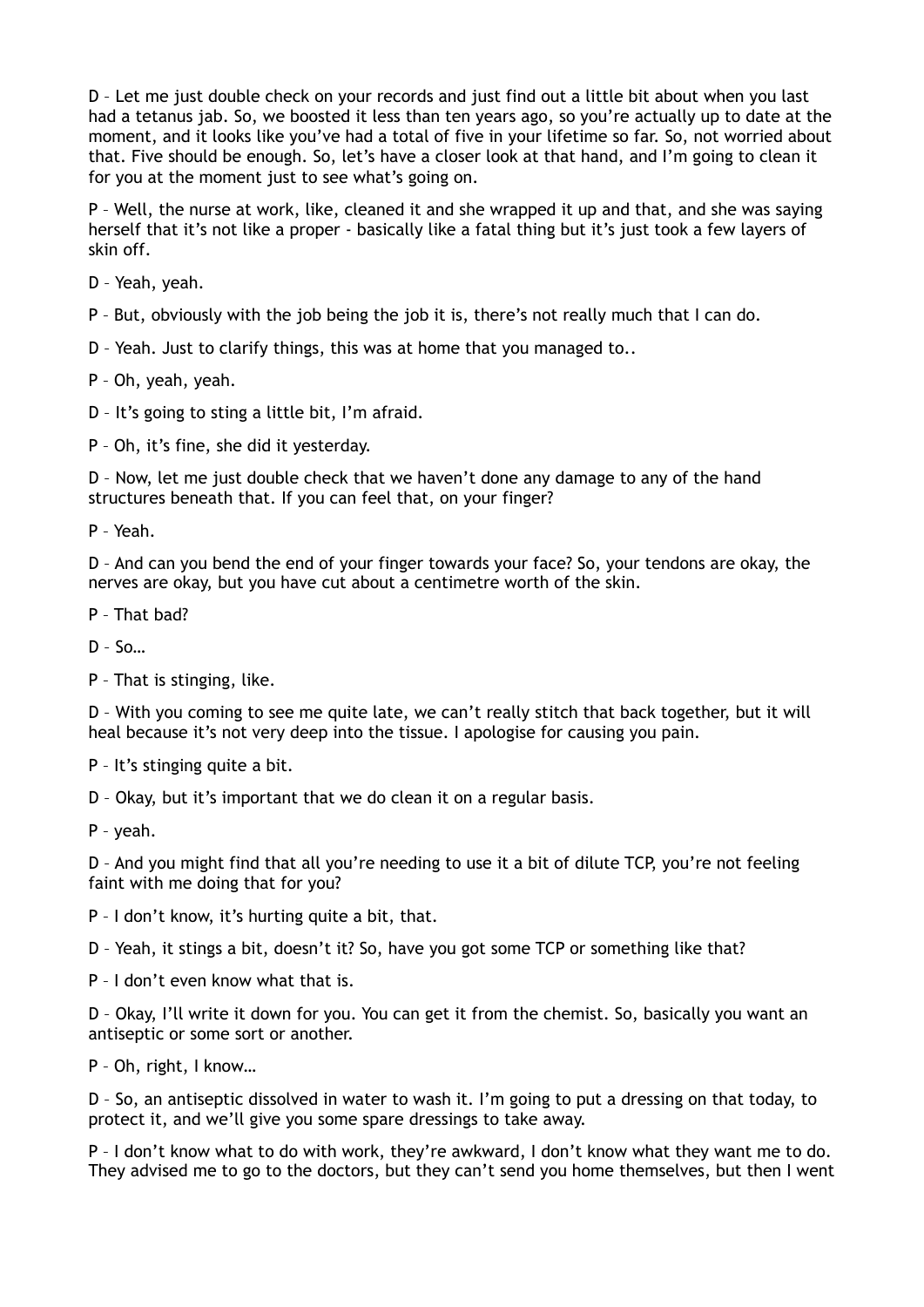in yesterday and they said that there's no jobs you can really do. And they don't want someone coming in, getting paid over £10 an hour to clean up.

D – Okay, but they're going to have to pay you for being off sick for a week, aren't they.

P – I don't know. No, because it - the way it works in there it's like, I had to send myself home, it's not up to them.

- D It seems a bit cunning, doesn't it?
- P I know.
- D Are you on a zero hours contract or something?
- P No, I'm contracted.
- D So, you should be you'll get sick pay, then.
- P Aye, I think that's why they advised me to get a…
- D A note.
- P Yeah.

D – Well, I wouldn't normally provide you with a note for being off work for less than seven days, but all you need to tell them is that you've been to your doctor, and your doctor's recommended that, under the circumstances that they haven't got a job that you can do without having to grip with that right hand, that we give you a week off. If you're needing longer than a whole seven days - so, they'll provide you with a note from work, but if you need longer than seven days, then I'm happy to give you a note. I need you to watch out for signs of infection, so I'd like you to be keeping that clean if you're going to be using the hand.

P – Yeah.

D – And washing it with an antiseptic on a daily basis and then just protecting it, and then it should heal over the course of the next week or so. I think after a week, you're probably going to be fit to go back to work, okay. And if you're not fit to go back to work, then just give us a call and we'll give you a fit note to extend the period of absence that you've got. Does that make sense?

P – Yeah, yeah, that's fine.

D – Okay, so that's regarding this, and you're up to date with your tetanus. Things to watch out for: you mentioned a little bit of yellow gunge coming out of it, but if you're finding you're getting a larger area of redness and soreness around it, or a red line that's running up your arm or a tender lump in your armpit, or you're unwell with a fever, that could be something that's suggesting infection there.

P – Yeah.

D – So those are the sort of things where we'd need to see you that day. Does that make sense?

P – Yeah.

D – And that almost certainly will heal within a week or two.

P – The nurse there - I was saying, I said, 'I don't know what to do, shall I go to A&E or the doctors' or something and she just kept saying she was in casualty for years and years and that it would heal in about two days. Two or three days it should heal in.

D – Yeah, it'll form a scab and the scab will very slowly heal from the side, but you'll be left with a scar there. I think you'll be absolutely fine to go back to do normal work in a week's time, but if you're not, we can extend the note and you don't need one at the moment. I'll give you some dressings to take away with you for the moment.